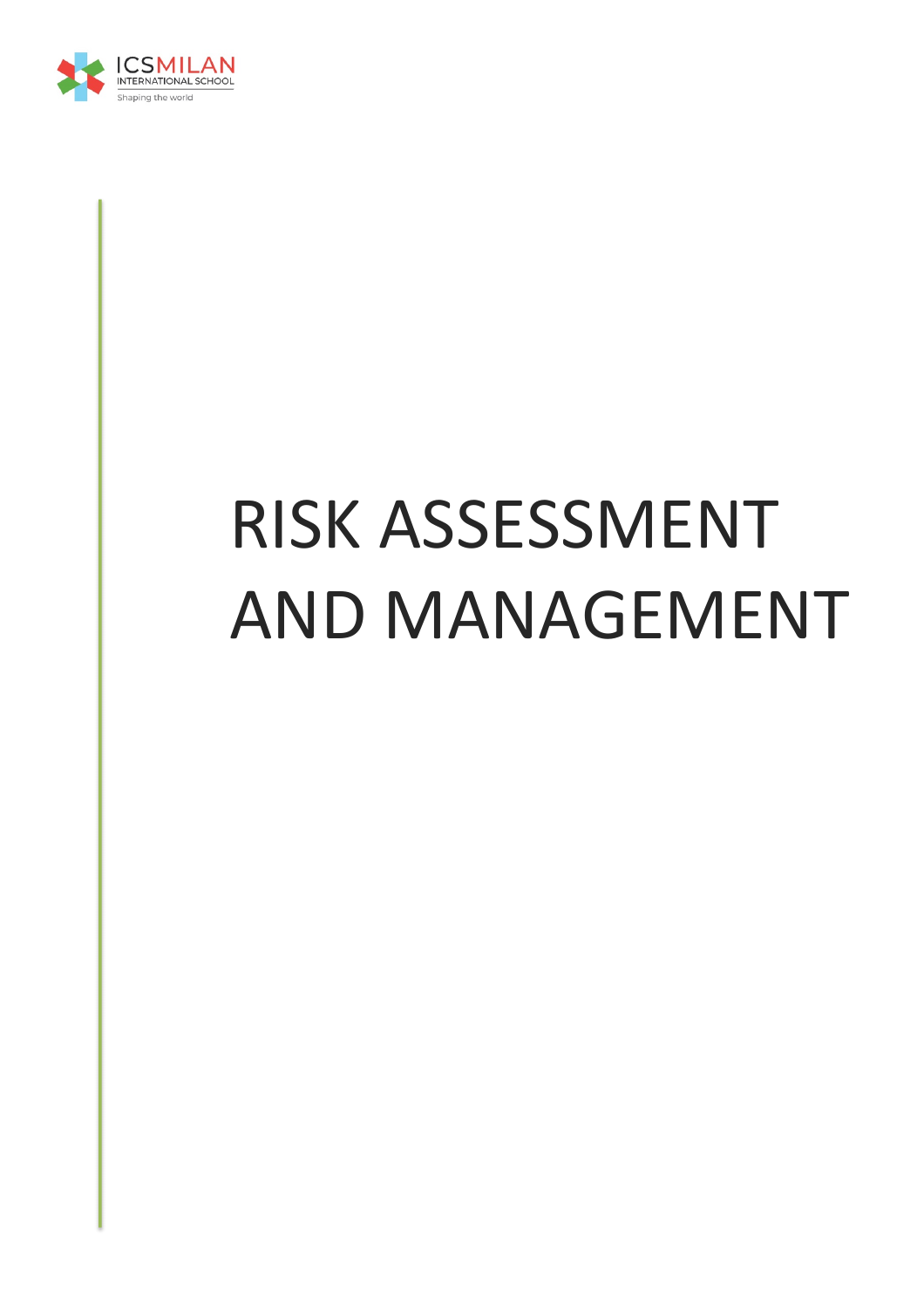

## RISK MANAGEMENT AND ASSESSMENT POLICY

#### **Date established**: April 2021

#### **Date of next revision**: April 2022

This policy will be reviewed in full on an annual basis, or more frequently if there are changes in policy.

#### **Overview**

#### **Policy statement**

This policy has been developed to ensure that suitable and sufficient risk assessments are undertaken for activities where there is likely to be significant risk, including school trips. It requires that major risks are identified and managed as part of an overarching policy with a view to safeguarding students, staff and other persons so far as is reasonably practicable.

#### **Purpose**

This policy meets the requirement for a written risk assessment policy to be in place and to meet the requirement for leadership in and management of schools.

Employers furthermore, have a duty to safeguard the health and safety of their employees.

#### **Applicability**

This policy applies to all members of ICS staff with responsibility for developing/implementing risk management strategy and undertaking risk assessments for activities which are under their control.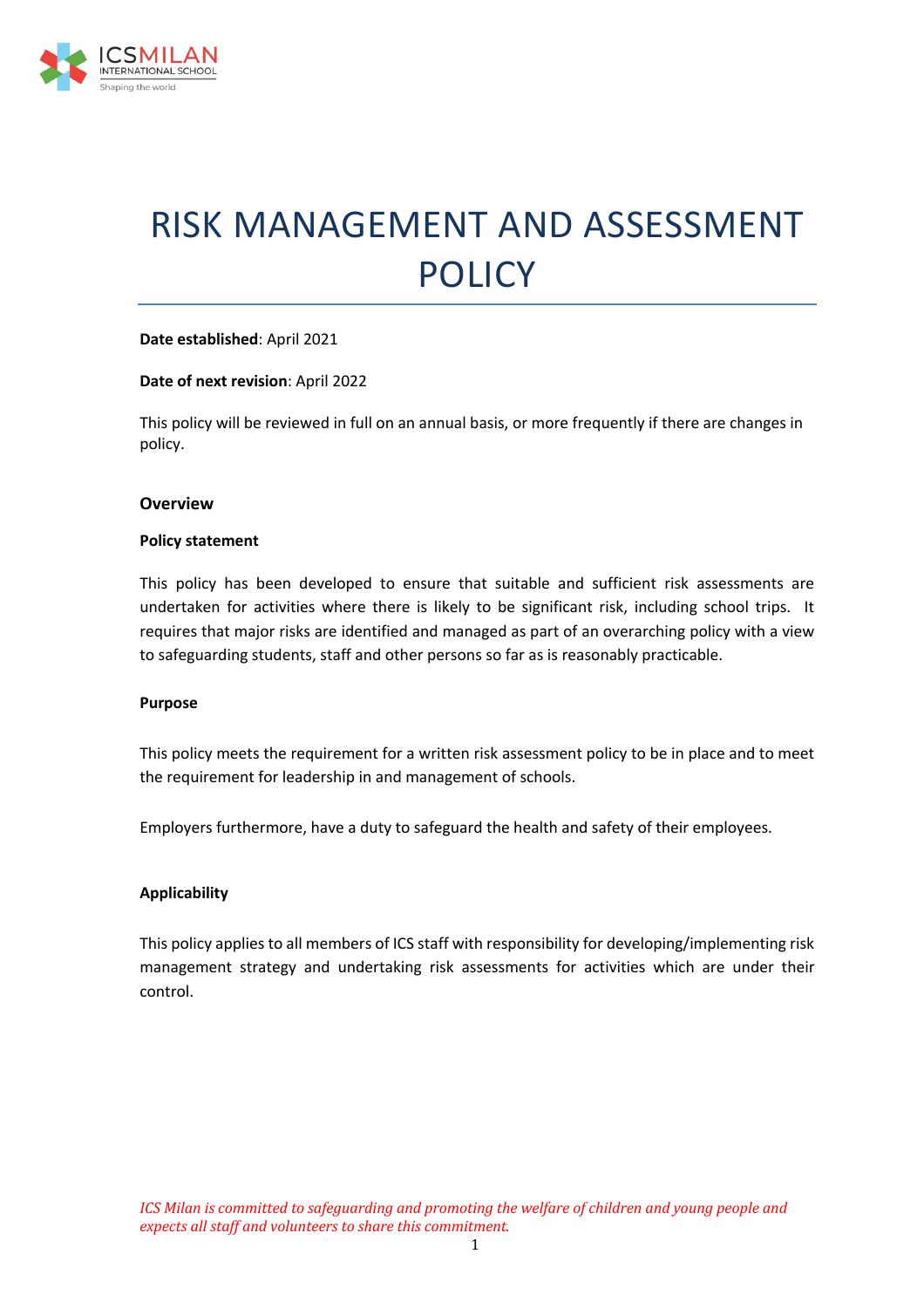#### **Access**

This policy is available on request from the school offices. We also inform parents and guardians about this policy when their children join ICS, through our newsletters and our website.

The policy is provided to all staff (including temporary staff and volunteers) at induction alongside our ICS Professional Code of Conduct.

#### **Failure to comply**

As part of ICS's commitment to Safeguarding and Child Protection, all members of staff who are responsible for creating risk assessments must follow the contents of this policy. Failure to do so will result in intervention/disciplinary action by the Senior Leadership Team.

#### **Risk management and assessment policy**

#### **1 Guidance**

- 1.1 The GE Board and the Executive Principal will be responsible for ICS's overarching risk management and assessment policy. The overall strategy will be reviewed formally on an annual basis. Responsibilities of the Board and/or senior managers may be delegated.
- 1.2 Risk management strategy and risk assessments are recorded and reviewed when appropriate.
- 1.3 Senior leaders will identify those in ICS who are responsible for conducting risk assessment and monitoring its implementation. However, anyone that organises any form of activity within the school or outside are required to assess the risks in relation to their activity.
- 1.4 Those affected by school activities will receive suitable information on what to do through the risk management strategy and individual risk assessments.
- 1.5 Identified control measures are implemented to control risks as far as reasonably practicable.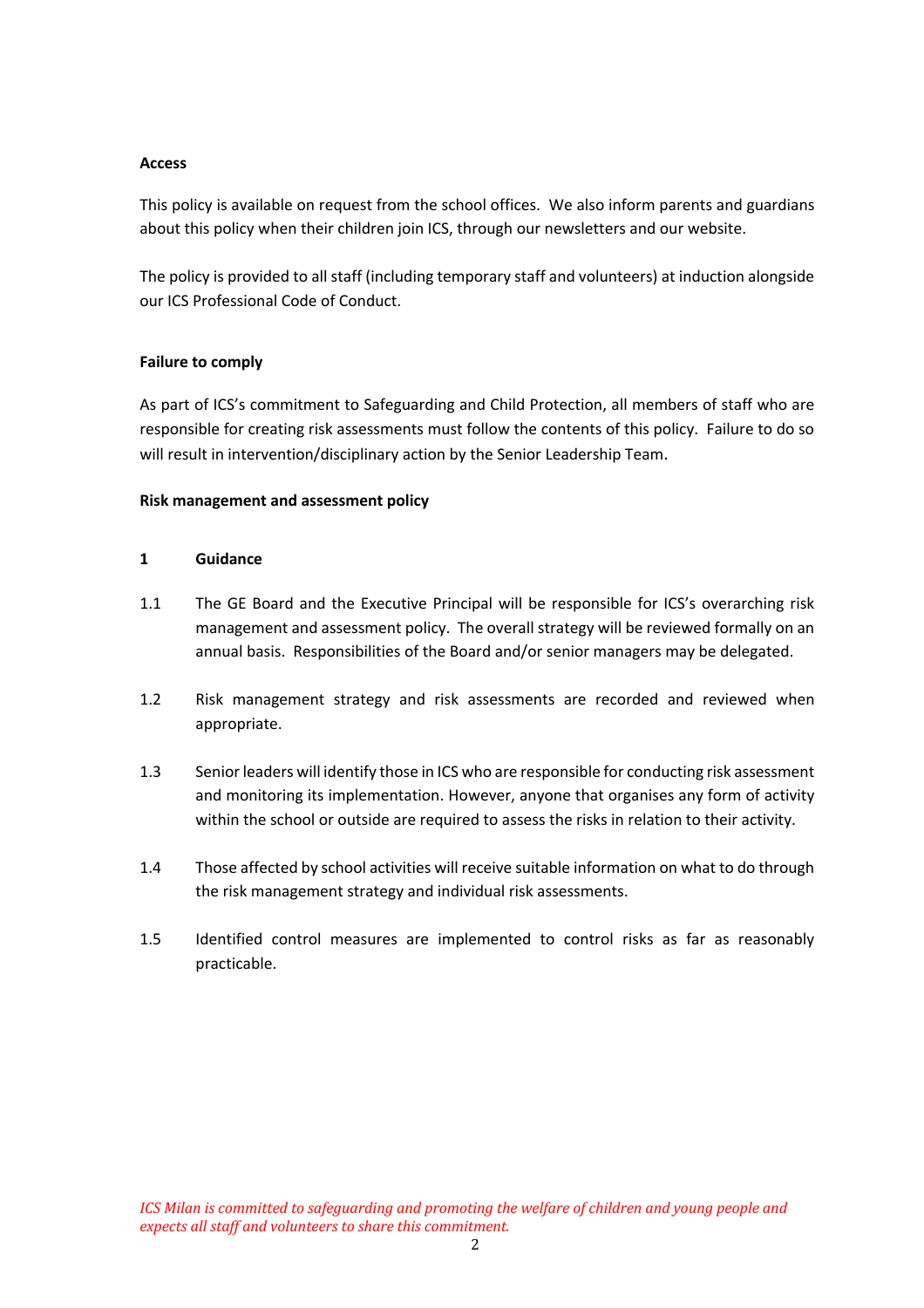#### **2 Key risk areas**

- (a) Student supervision (including safeguarding and welfare requirements). This will include implementation of the School designated safeguarding lead (DSL) role and also covers a range of responsibilities outside safeguarding e.g. break and lunchtime play
- (b) School trips
- (c) Management of visitors on school premises
- (d) Fire and emergencies
- (e) Traffic and pedestrian interaction site
- (f) Management of hazardous substances
- (g) Use of hazardous equipment e.g. in Tech, Art, Science etc
- (h) The suitability of staff to undertake designated roles and checks to ensure that they are suitable including staff not employed by the School who work with students off-site
- (i) Risk areas which are not directly related to health and safety, including but not limited to:
	- (i) Financial
	- (ii) Recruitment procedures including Board oversight
	- (iii) Reputational
	- (iv) Terrorism, including the prevention of fundamentalism and extremism
	- (v) Student self-harming
	- (vi) Security, in our shared sites and specifically in the EYFS areas

#### **3 Requirements**

- 3.1 A dedicated risk assessment policy is required of schools. The policy must be in place to control major risks and identify sufficiently detailed procedures for risk assessment. It is not suitable for the information to be woven amongst several documents. The detail required (non-exhaustive) should include:
- (a) When to complete risk assessments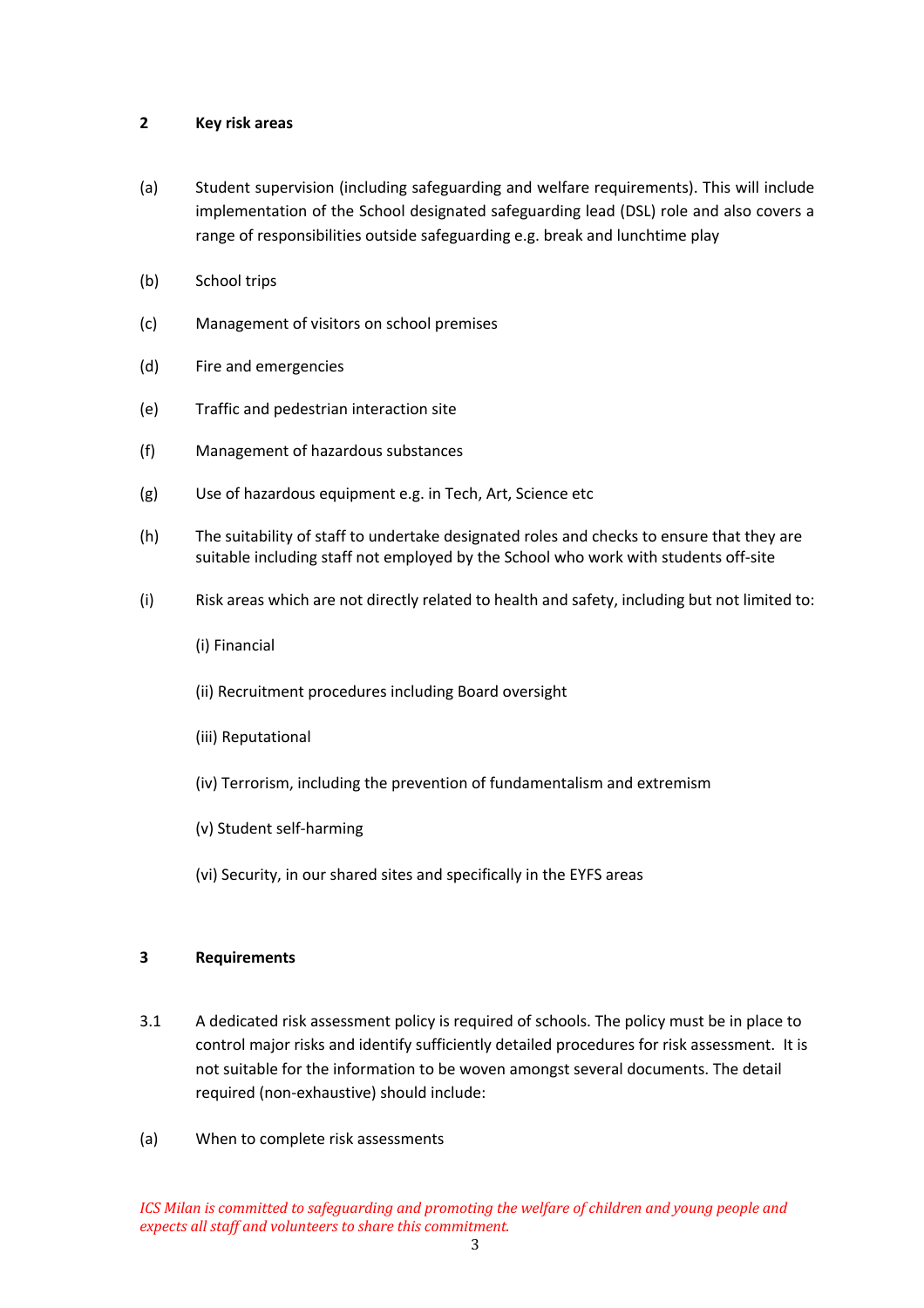- (b) Who is responsible for drafting and checking
- (c) Records to be kept
- (d) Training requirements for staff
- 3.2 The risk management strategy will include the assignment of roles to competent persons (either internal or external) and associated training will be provided.
- 3.3 The Executive Principal, Heads of Phase, the Head of Finance and Administration and the HR Senior Manager/Health and Safety Advisor will be responsible for the implementation of the risk assessment policy.
- 3.4 This guidance is applicable to general risk assessment. Where specialist skills are required, e.g. asbestos, legionella, fire, and hazardous substances, there is separate policy arrangements in place. Teaching area risk assessment checklists are also in place for guidance.
- 3.5 All staff will receive guidance on risk assessment as part of their induction. This will be refreshed on an annual basis. Risk assessment training will be provided on specific areas where identified by the Executive Principal, the Heads of Phase, the Head of Finance and Administration and the HR Senior Manager/Health and Safety Advisor.
- 3.6 A template risk assessment form is included at Appendix 1 to this guidance. The school adopts model risk assessments for lessons in Science and Technology.
- 3.7 Risk assessments will take into account:
	- (a) Hazard something with the potential to cause harm
	- (b) Risk an evaluation of the likelihood of the hazard causing harm
	- (c) Risk rating assessment of the severity of the outcome of an event
	- (d) Control measures physical measures and procedures put in place to mitigate the risk
- 3.8 The risk assessment process will consist of the following 6 steps:
	- (a) What could go wrong
	- (b) Who might be harmed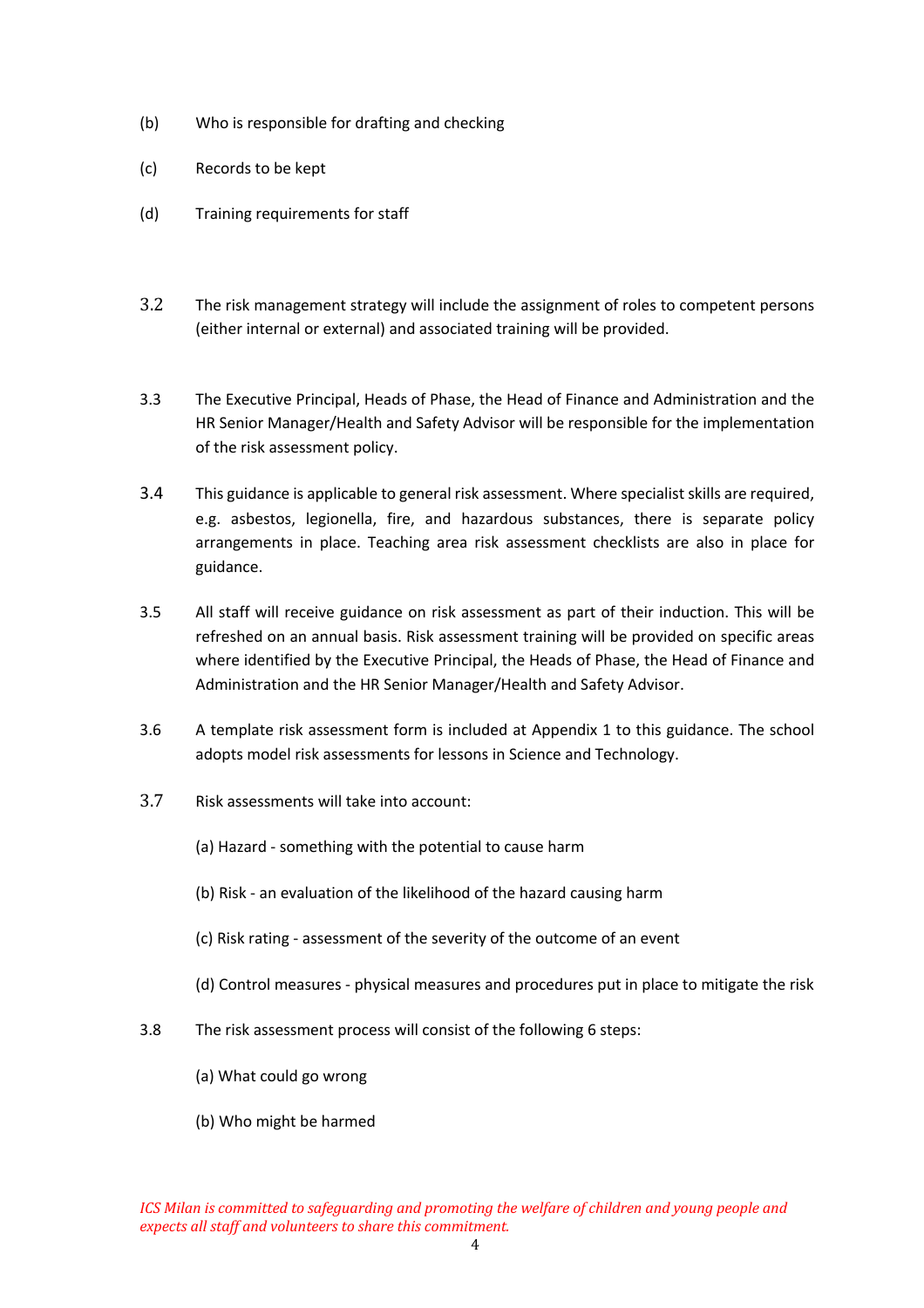- (c) How likely is it to go wrong
- (d) How serious would it be if it did
- (e) What you are going to do to stop/minimise it
- (f) How you are going to check that your plans are working

### **4 Monitoring**

- 4.1 The Executive Principal, Heads of Phase, the Head of Finance and Administration and the HR Senior Manager/Health and Safety Manager will be responsible for the maintenance of risk assessment records. The policy is reviewed and considered annually by the Senior Leadership Team (SLT) and by the Consiglio d'Istituto *(the school's parent /staff council)*
- 4.2 Risk assessments will be reviewed:
	- (a) When there are changes to the activity
	- (b) After a near miss or accident
	- (c) When there are changes to the type of people involved in the activity
	- (d) When there are changes in good practice
	- (e) When there are legislative changes
	- (f) Annually if for no other reason
- 4.3 A list of areas (non-exhaustive) that require risk assessment is included in Appendix 2.

#### **5. Sensible Risk Management**

- 5.1 Sensible Risk Management
- 5.2 Sensible risk management is about:
- Ensuring that workers and the public are properly protected
- Providing overall benefit to society by balancing benefits and risks, with a focus on reducing real risks – both those which arise more often and those with serious consequences